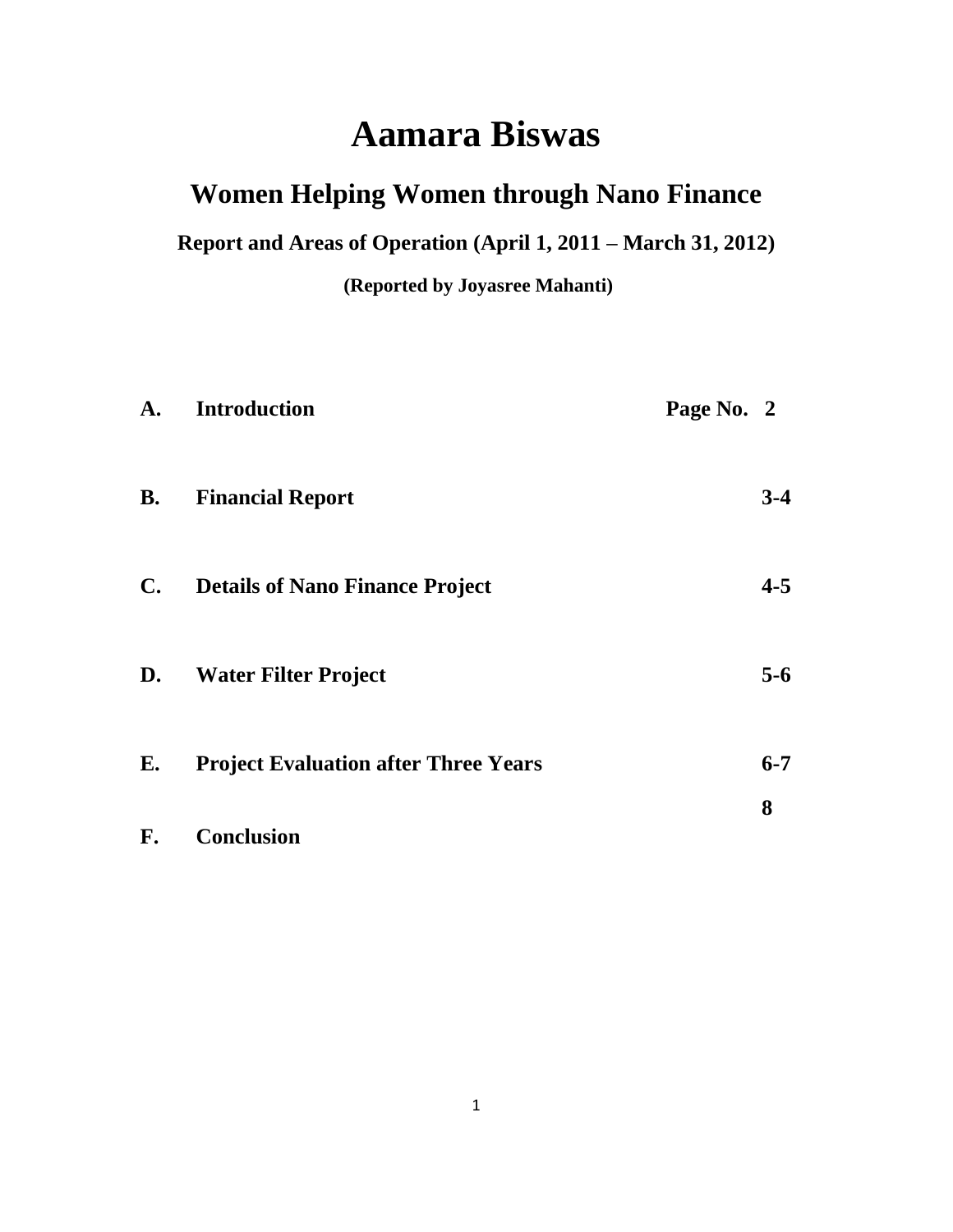# **A. Introduction**

Aamara Biswas was established on November 9, 2007 to start the Nano Finance program. The main goal of this program is to empower extremely poor women and girls in rural villages and poor urban neighborhoods in the state of Odisha by providing them with access to very small interest free loans (Rs 500 to 1000) with a payback period of a one-full year. The loan is for their emergency needs, children's education, health care, and to help them start or expand their own small business. By giving interest free loans through its signature nano-finance scheme, it has helped more than 5000 women in four and half years.

Under the Nano Finance system, women get access to additional interest free loans under the condition that the previous loan is paid back in full. Borrowers are also advised not to exceed Rs 1000 per loan at a time. AB gives individual loans and re-circulates the returned money to provide loans to other women who are in similar situations or to the same women when they have additional needs after repayment of the existing loan.

Generally, when women get bigger loans through micro finance institutions or other sources, other family members become aware of the loan amount. In case of nano finance loans, the women have complete control over the small amount and they solely take decision for using the loan for improving their livelihood. It is easy to keep the small amount as a secret from other family members and start small trades and pay back the loan by themselves without much constrain or help. Of course, at the end, the entire family is benefitted by this system.

Trust (BISWAS) is the key factor for the success of nano-finance. In fact, the women themselves are responsible for the success of nano-finance concept and for the existence of Aamara Biswas organization. The coordinators and the women who are part of the Nano Finance system are responsible for the vitality of Aamara Biswas.

At the beginning, the default of loan payment was about 15%. Once the women realized the benefit of interest free small loans, the default rate reduced dramatically. Currently, in some areas the loan payment is nearly 100%. It is encouraging to hear that women prefer to take small loans which they can pay back comfortably than taking bigger loans through micro finance institutions.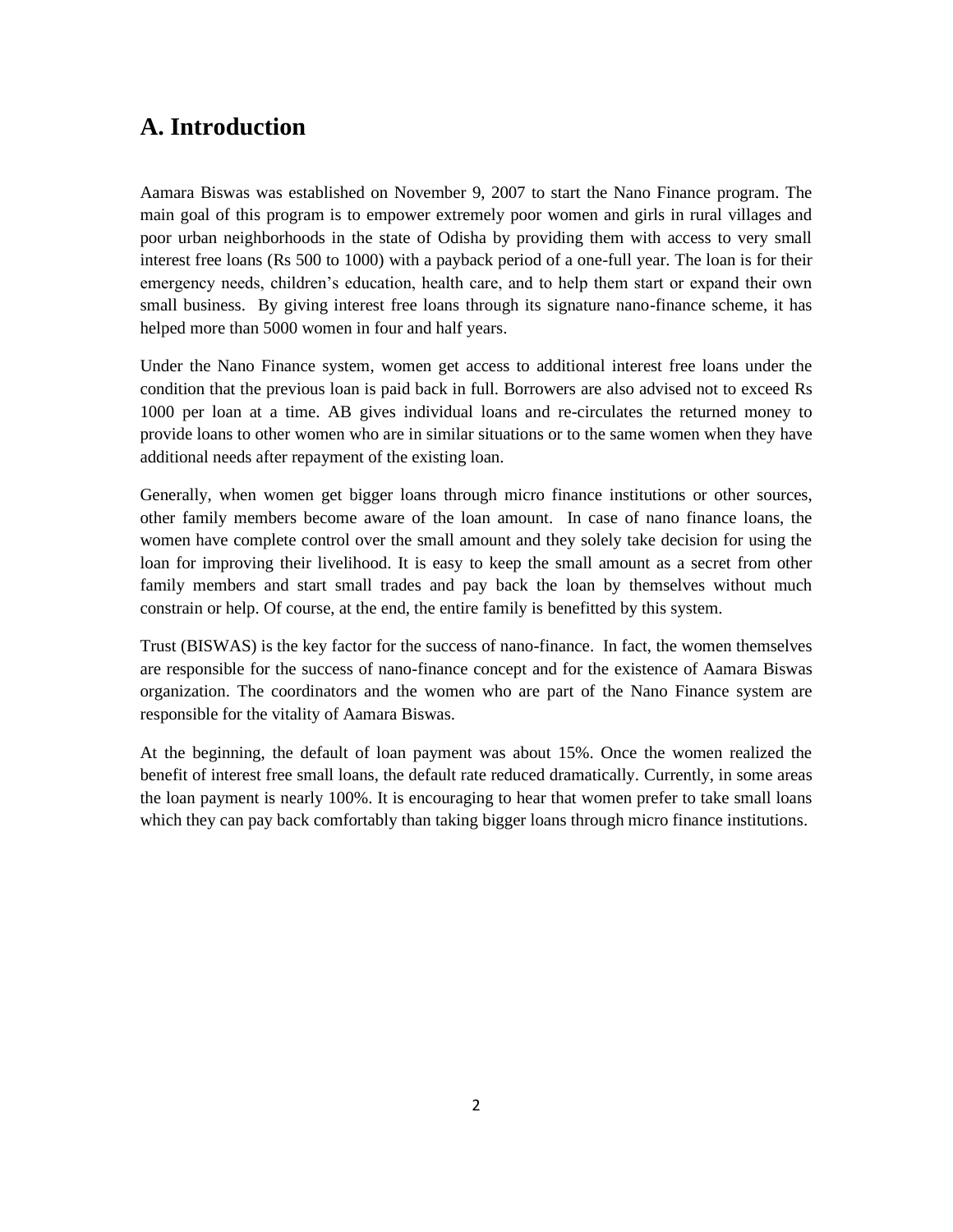## **B. Financial Report**

#### **Details of Collections**

| <b>Items</b>            | <b>Amount in Rupees</b> |
|-------------------------|-------------------------|
| <b>Interest Accrued</b> | 86,231.00               |
| <b>Bank Balance</b>     | 4,00,560.70             |
| <b>Total Donation</b>   | 13,65,354.00            |
| <b>Grand Total</b>      | 18,52,145.70            |

#### **Details of Expenses**

|    | A. Nano Finance:                |             |
|----|---------------------------------|-------------|
|    | <b>Balikuda</b> (Jagatsingpur)  | 1,40,000.00 |
|    | Kiakata (Anugul)                | 60,000.00   |
|    | Khamara (Anugul)                | 50,000.00   |
|    | Puri                            | 85,000.00   |
|    | <b>Total</b>                    | 3,35,000.00 |
|    | <b>B.</b> Water Filter Project: |             |
|    | <b>Buying the Water Filters</b> | 1,76,500.00 |
|    | C. Salaries                     | 1,56,400.00 |
|    | D. Travel & Transportation      | 14,950.00   |
|    | E. Training Centers (Kiakata)   |             |
|    | <b>Construction of the Hall</b> | 48,000.00   |
|    | Sewing machines (4)             | 14,800.00   |
|    | <b>Furniture</b>                | 5,600.00    |
|    | Scissors, Needles, etc.         | 2,000.00    |
|    | <b>Total</b>                    | 70,400.00   |
| F. | <b>Others Expenses</b>          |             |
|    | <b>Rent</b>                     | 4,200.00    |
|    | Cycle                           | 2,800.00    |
|    | Fan                             | 1,000.00    |
|    | <b>Total</b>                    | 8,000.00    |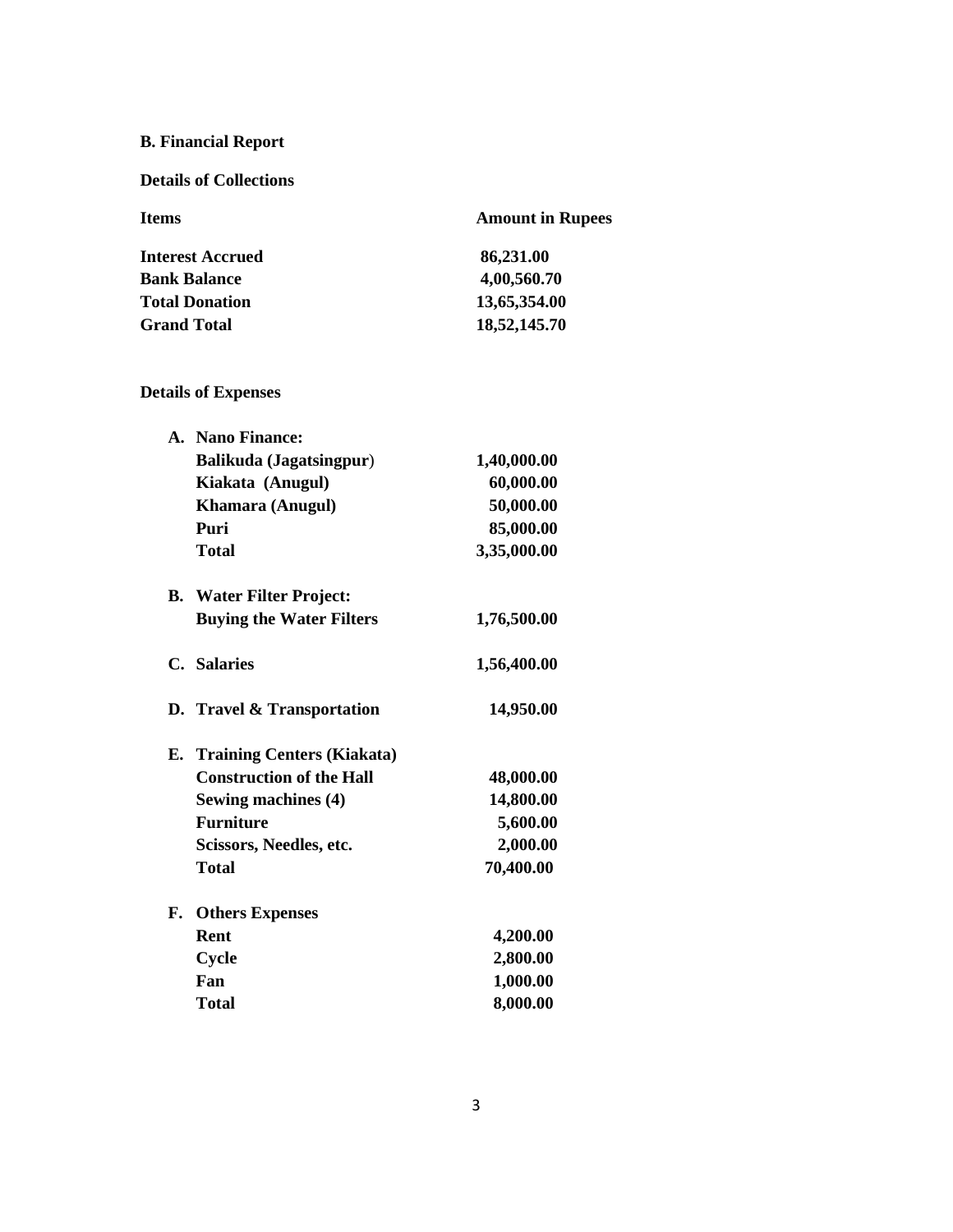| <b>G. Purusottampur Production Unit</b> | 2,00,000.00     |
|-----------------------------------------|-----------------|
| H. Fixed Deposit                        | 5,00,000.00     |
| <b>Total Expenses</b>                   | Rs 14,61,250.00 |
| <b>Bank Balance (January 1, 2012):</b>  | Rs 3,90,895.70  |

#### **C. Details of the Projects:**

**Sambalpur Town:** Aamara Biswas has given loans to more than 2700 women in the last four and half years. The monthly collection is about Rs. 25,000. The returned amount is recirculated to give loans to others and to allow existing borrowers to take new loans. A total amount of Rs. 4,73,000 was used for giving loans. The total amount loaned between Nov, 2007 and Dec. 2011 is Rs 20,83,000. AB is not planning to add more funds to this center. AB's head office is in Sambalpur. **Protima Sahu** is the coordinator of the center. The center runs smoothly without much problem. The women are aware of the rules of Nano Finance system and Aamara Biswas.

**Kiakata, Anugul District:** This is one of the poorest villages where AB has made an impact. The women constantly take small loans for their emergency needs. Last year, 30 women were given loans for brick making, which has turned out to be a quite lucrative enterprise. The same women borrowed again this year, after returning the earlier loans. 30 more women have taken loans for the same venture. **Kamalini Badi** is the coordinator of this area.

A small training/production center has been established to give training to young girls/women for making women's garments. Once trained, the interest-free loans will help them to start their own small businesses. Aamara Biswas will help them with the marketing. In a few months, women will generate income from the sale of the garments. **Sushama Pattnaik** manages the training center and also helps Kamalini with the Nano Finance project.

**Khamara, Anugul district:** Most women here use the loans for small businesses and farming. They prefer to return the loans in four to six months. The return rate in Khamara is a perfect 100%. AB has expanded the project by adding more funds. **Geeta Pradhan**,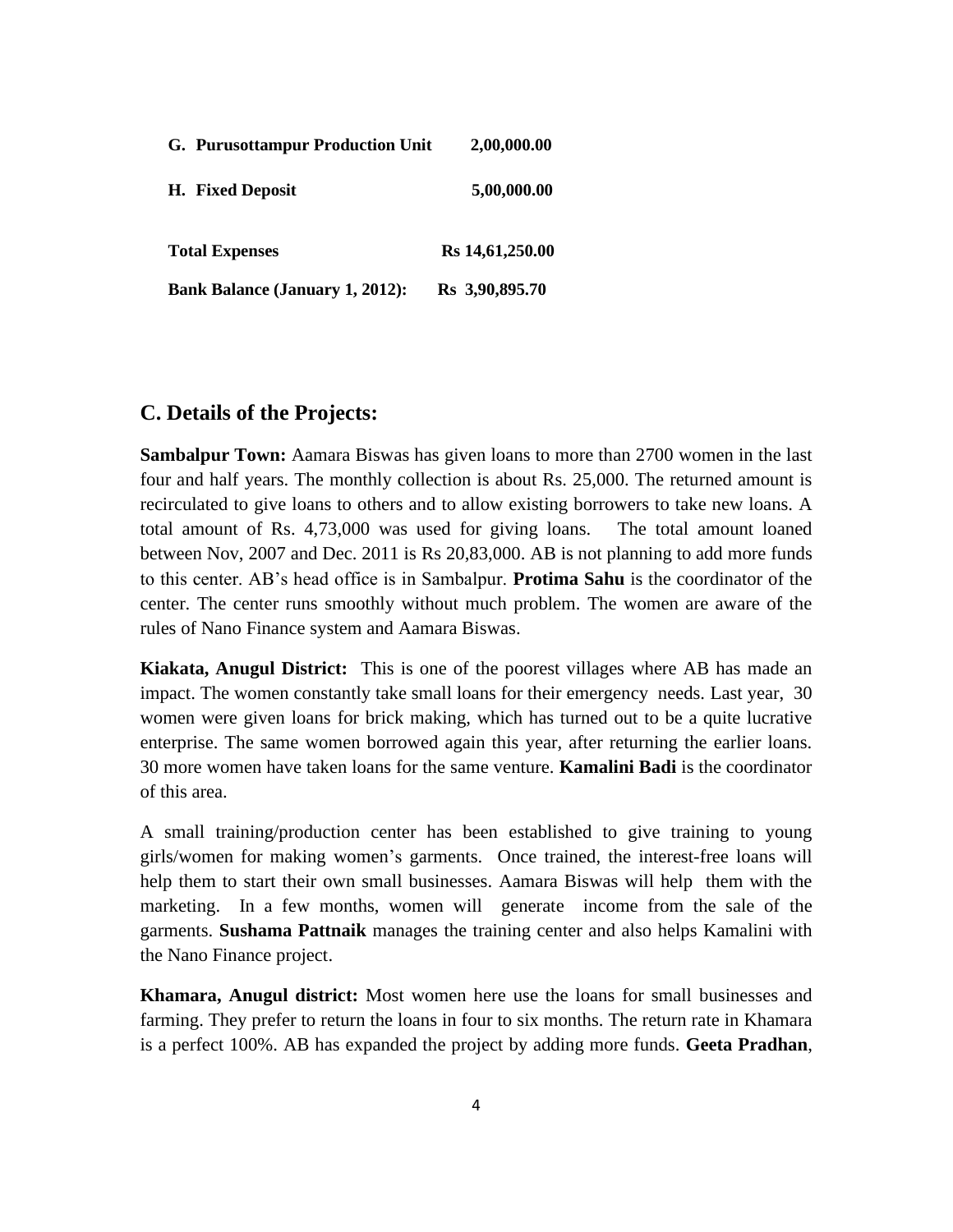the coordinator, reports that some women have made almost Rs 10,000 using their starting loan amount, Rs 500.

**Bramahagiri, Puri district**: **Sworna Jena**, the coordinator of the area reports, the loan payment is more than 95% although the women take more than one year to pay off the loans and some women need constant reminder. Nearly 80% of the loan is used for agriculture and the rest is used for education and health purposes. AB has supported a group of women for making ropes for their livelihood by providing them with rope making machines and coconut fibers.

**Balikuda, Jagatsingpur District:** The return rate in this area is nearly 100%. The progress of the women and their stories are extremely encouraging. The women took loans in a group to buy a rice husking machine for their use and also for rental purpose. They have started a sewing business with their profits. AB gave 30 more women loans to buy sewing machines to expand their business. Another group of women have taken loans to start a chicken farm. The loans have improved the livelihood of these women and once again, made an impact. AB is planning to start a small training/production center in this area where the young girls/women will be benefitted greatly.

**Neerupama Barik**, the coordinator is responsible for the success of Nano Finance project in this area. She was invited to join politics at the village level. She refused and her comment was "I prefer to work for Aamara Biswas than joining politics".

**Nolia Sahi, Jagatsingpur district: Itishree Behera** is the coordinator from the fisherman's village. In spite of multiple problems in this area, due to her strong determination many women are getting help through Nano Finance project. This year, AB has added some more funds to expand the project. The loan is used mostly for agriculture.

**Purusottampur, Cuttack district:** In Dec. 2010, Aamara Biswas took over a women's garment production center which was not functioning due to lack of funding by giving Rs. 1,24,000 as a loan to buy raw materials. In this center, there was already an established infrastructure with several sewing machines and other materials to start the production unit with enough trained girls/women in the village. The center is now running but with a very small profit. AB has added another Rs2,00,000 for buying raw materials. This center provides livelihood to nearly 15-20 girls/women.

**Jyoshna Rani Tripathy**, the coordinator continues her effort to manage the center with limited funding and with the hope for the future expansion.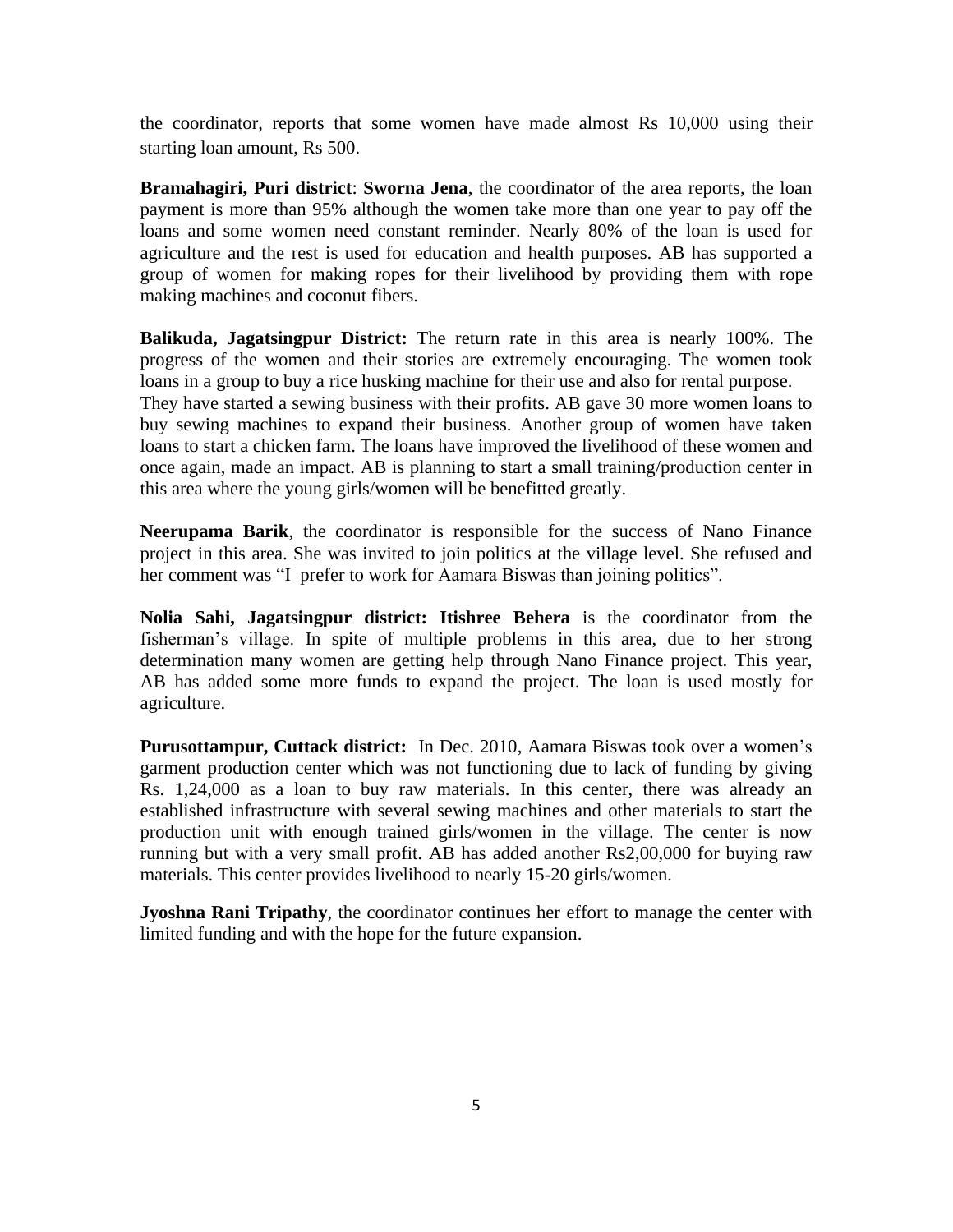#### **D. Water Filter Project**

Aamara Biswas has started this project in November, 2010 with 555 water filters costing about Rs 580 each. The women are buying the filters through the Nano Finance scheme at Rs 600. The extra amount covers the administrative and transportation costs. There is a significant reduction in waterborne diseases by using the water filters. (Please visit the website, www.immt.res.in/announcement/terafil.pdf to get more information about the water filter.) Currently, most of the filters are given to the women of Jagatsingpur district. In 2011, AB has bought additional 310 water filters by recycling the returned loan money and also adding more funds to the project.

**Kedar Sahani** is the coordinator of this project. Due to his hard work and tireless effort, the project is quite successful and he hopes to expand the project to different parts of Odisha in the near future.

The **coordinators** are the backbones of Aamara Biswas. Due to their hard work, diligence and sincere interest in working for the under privileged women of the society, the projects are successful and progressing well. They work with very little salaries, without much demand or complain. This is called true "Social Work". Also, the women who take loans from AB are responsible for the success of the project. Most of the women come to the coordinators to return their loan. In a few cases, coordinators have to go to their homes for collection. The reason can be the distance or postponing the interest free loan payment as their lower priority or lack of discipline. The coordinators don't force or penalize the women for not paying back the loan but remind them their responsibilities and how their payments help them and others when they are in need.

#### **E. Project Evaluation by Joyasree Mahanti**

It is overwhelming and exciting to see the impact of Nano Finance on thousands of women in last four and half years. The women now understand the benefit of working together by taking small interest free individual loans. AB encourages the women to start small trades within their reach and comfort level and expand their trades with time and experience. When they are asked to take bigger loans from micro finance institutions for expanding their businesses, their answer is No; they would rather take a small interest free loan from Aamara Biswas which they can return comfortably at their own convenience within a reasonable time period without going through any other lending agencies.

AB still does not advertise its activities. The women from the nearby areas find it through word of mouth and often come from a distance to take loans. It is difficult to deny but we don't have a choice. The coordinators try their best to give loans to the women who are really in need. It is easy to give loans to the same women who have a good credit history. But there are others who are in desperate situations and want to improve their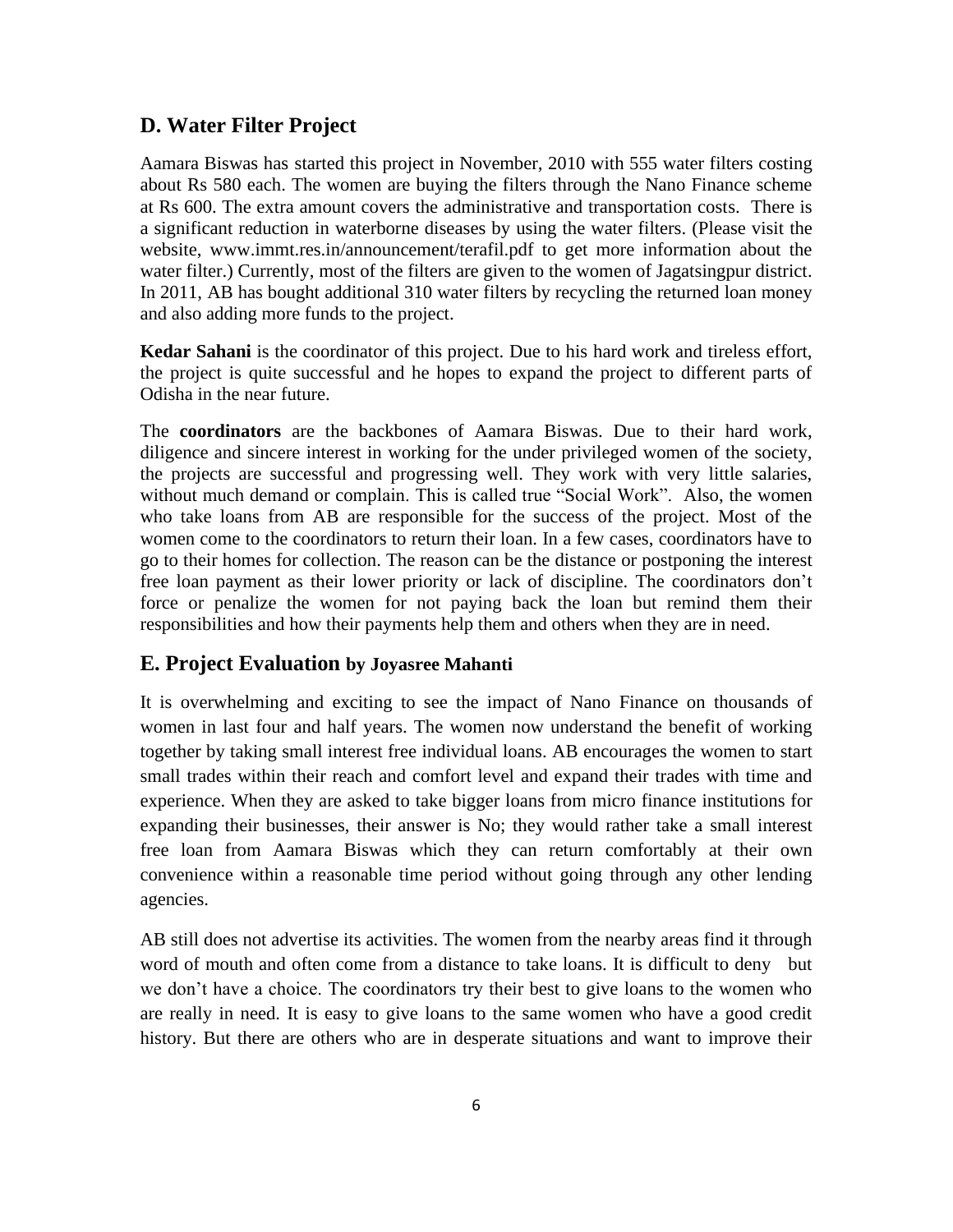livelihoods with the help of AB. AB provides loans with trust and hopes that the women will return the loans for their own and others' benefit.

Now AB has reached a stage where it is necessary to train the women for different livelihoods by starting small training centers. This opens the doors for different opportunities for new livelihoods.

The other goal of AB is to find a way to have some small business where part of the profit can be used for the sustainability of the organization. For example; the coordinator of the Sambalpur center is making ladies garments in the office space when she is not busy with nano-finance activities. She keeps most of the profit and contributes a fraction of her profit to AB. The future plan is to have small training/production centers where a small percentage of the profit will go towards the salaries and maintenance of the centers.

Though the administrative cost is small, as the project expands, it needs more funds to cover the administrative costs. Currently, AB has a corpus fund and the interest accrued covers part of the administrative cost. The plan is to increase the amount of the corpus fund in the coming years. One day, AB hopes not to depend on outside funding for its sustainability.

Aamara Biswas faces problem when a coordinator leaves the organization without handing over all the information to another coordinator to continue the project. For example; AB had to discontinue the project in the villages of Baragarh district. The coordinator, after getting married moved to another place without informing AB or the women whom she had given loans. Though the women of the villages are asking to continue the project, AB has not decided whether to continue the Nano Finance project in that area or not. Also, it is difficult to re-establish the same trust in an area where the coordinator drops the project without giving proper explanation and reason to the women who have taken loans from her in the past. This also affects the credibility of the organization. A total of Rs 70,000 was loaned to more than 140 women, many of them multiple times, improving their livelihood, and making a difference in their day to day lives.

Also, when a coordinator has desperate need of money for her own emergency situation, she may misuse the fund for her personal use. We all have the temptation of getting money even though our living conditions are much better than these coordinators. One way is to avoid this problem if two people are involved during the time of collection and distribution. In some areas, it is already happening. Aamara Biswas thrives with trust. The Nano Finance project will not succeed without trust.

The best part of Nano finance project is, all the areas are completely disconnected from each other. If one area discontinues, it does not affect the other areas. Occasionally,